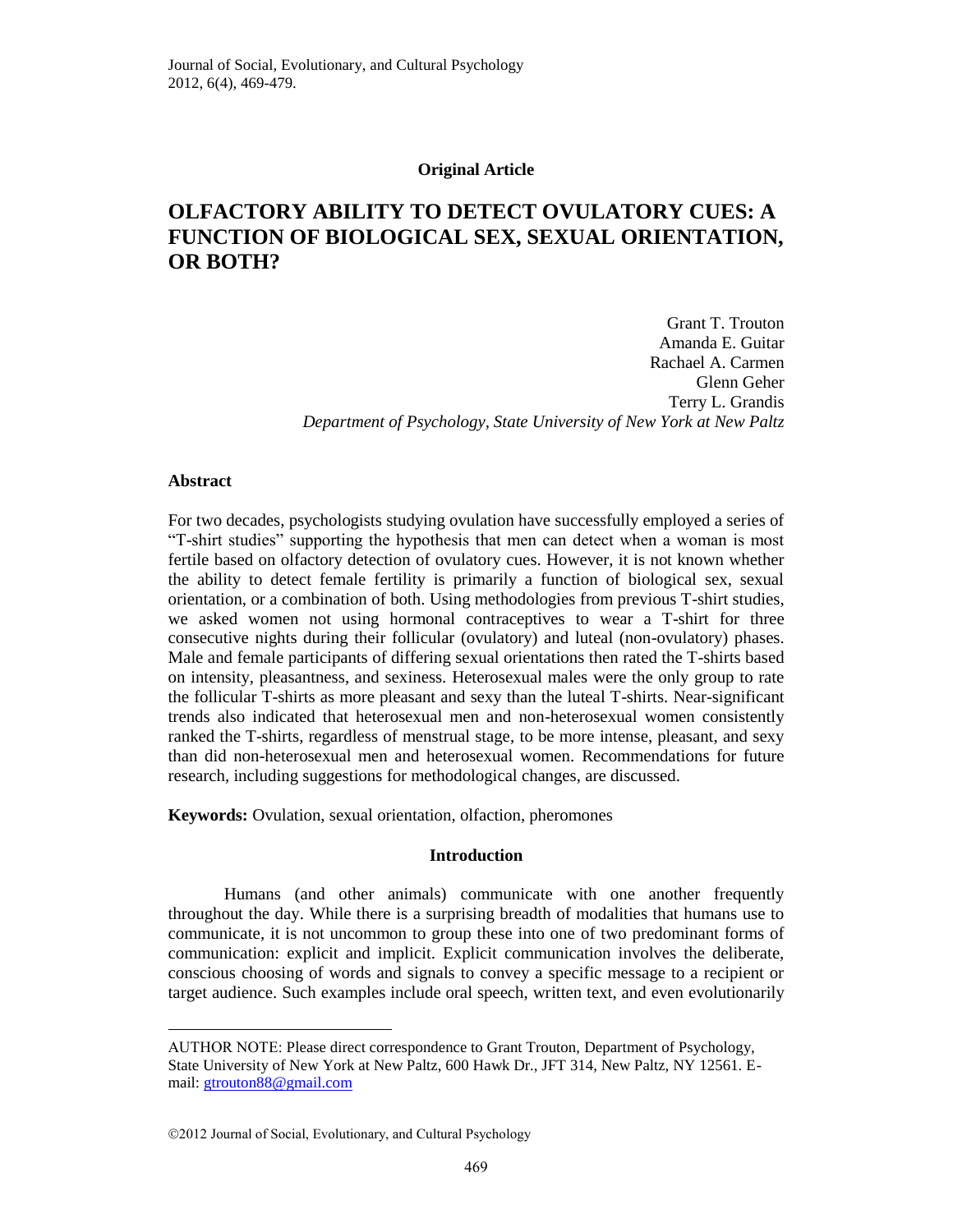novel forms of communication such as e-mailing and using Facebook. Much of human communication is also implicit, and occurs subconsciously without overt individual attention. Examples include nonverbal communication and subconscious facial expressions, which have been argued to contribute significantly to human communication and understanding (Mehrabian & Ferris, 1967).

Additionally, recent studies conducted by evolutionary psychologists and biologists have revealed that other animals, including humans, may also communicate information implicitly via the production and detection of chemical olfactory cues. Of specific interest to evolutionary psychologists has been the investigation of human chemical cues indicating female reproductive status. These subliminally perceived chemical cues (odors) are often referred to as pheromones (Havlicek, Dvorakova, Bartos & Flegr, 2005; Savic & Berglund, 2010; Stern & McClintock, 1998). Pheromones are broadly defined as "airborne chemical signals that are released by an individual into the environment and which affect the physiology or behavior of other members of the same species" (Stern & McClintock, 1998, p. 177). While biologists have successfully identified and isolated sex pheromones from various insects (Prestwich, 1987), nonhuman mammals (such as mice, among others; Novotny, Ma, Wiesler, & Zidek, 1999), and have demonstrated sex pheromone induced brain activity in marmosets and other non-human primates (Snowdon, Ziegler, Schultz-Darken, & Ferris, 2006), isolation of sex pheromones in humans has not been successful. As such, a consensus has yet to be reached as to whether humans produce and detect pheromones at all (Hays, 2003), despite growing circumstantial evidence for their existence (Havlicek et al., 2005; Lenochova, Roberts, Havlicek, 2009; Miller & Maner, 2010; Poran, 1994; Singh & Bronstad, 2001). In light of this debate, we will refer more broadly to this form of communication as olfactory cues.

# *The Human Ovulatory Cycle*

Evolutionarily, women's ovulatory cycles are of particular interest because ovulation is a critical yet visually occult component of reproduction. Though the length of the ovulatory cycle varies from individual to individual, the average length is about twenty-eight days. Within those twenty-eight days, the female body goes through the menses, follicular, and luteal phases (ovulation occurs at the end of the follicular phase; Stern & McClintock, 1998). In many primate species, the follicular (i.e., fertile) phase is explicitly expressed, as seen in baboons (Domb & Pagel, 2001) and chimpanzees, (Wallis, 1992) whose genitals undergo noticeable swelling to notify their fertile state. However, human females do not provide such obvious explicit cues and so for many years it was believed that the ability to visually detect ovulation was lost in humans over the course of evolution – i.e., concealed ovulation (Alexander, 1990; Fink, Hugill,  $\&$ Lange, 2012; Haselton & Gildersleeve, 2011; Symons, 1979). Nevertheless, psychologists began investigating the possibility that humans could advertise and detect female ovulation via olfactory cues instead of visual cues.

# *Olfactory Cues of Ovulation*

Recent studies suggest that women may have implicit indicators of fertility through the excretion of olfactory chemical cues as demonstrated by the preference that heterosexual men have for the body odor of women during the follicular phase of the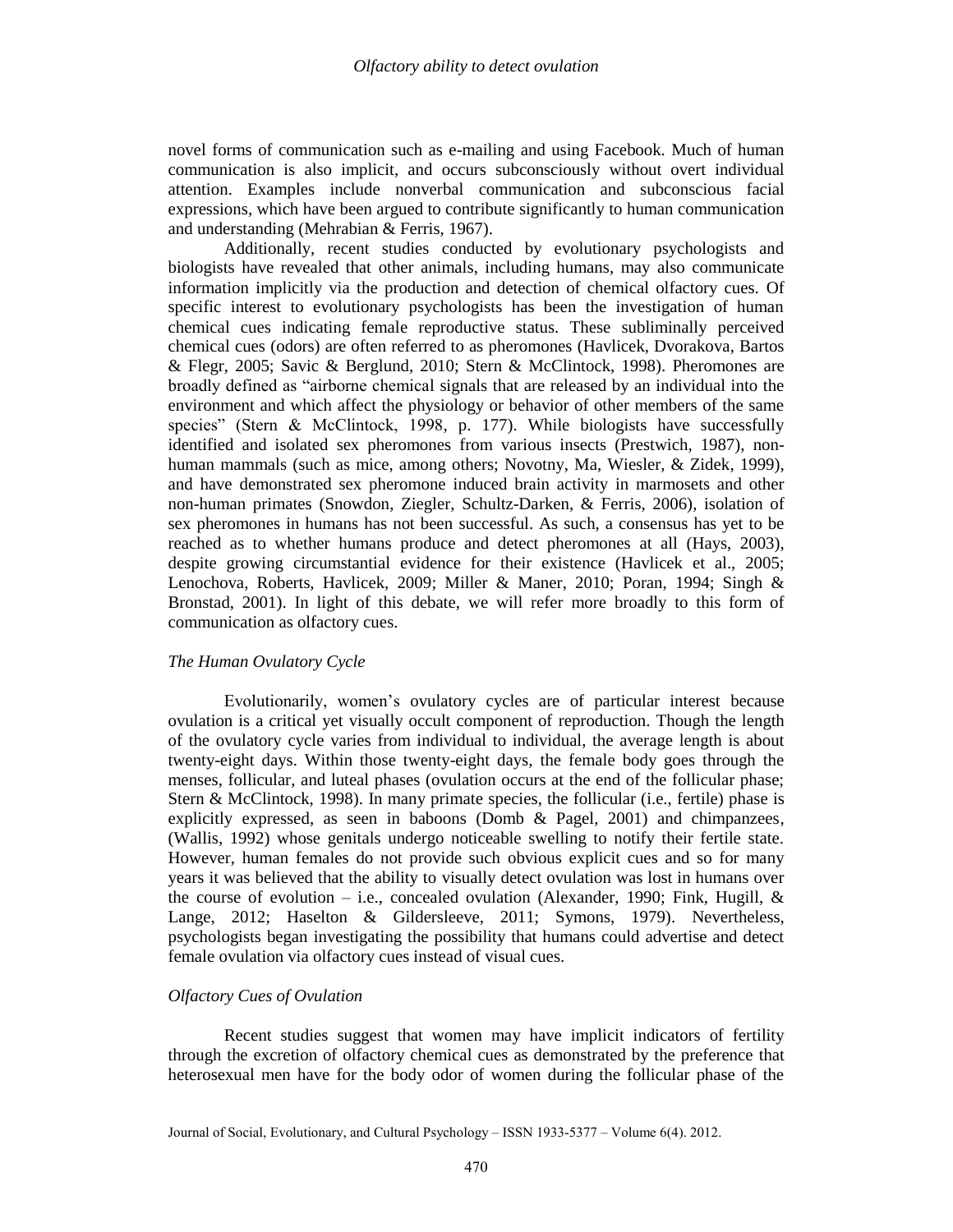menstrual cycle than the luteal (i.e., non-fertile) phase (Havlicek et al., 2005; Poran, 1994; Singh & Bronstad, 2001). Additionally, Miller and Maner (2010) found that smelling T-shirts worn by ovulating women can increase testosterone levels in males, as compared to those who smelled the T-shirts worn by non-ovulating women or controlled odors. These "T-shirt studies" have collected female body odor using either under-arm cotton pads or by asking subjects to wear cotton T-shirts to bed to collect body odor while sleeping. Other independent subjects then sniff these T-shirts and rate them on traits such as intensity, pleasantness, and sexiness (Singh & Bronstad, 2001).

Additionally, these studies have proceeded under the assumption that both men and women benefit from detecting and signaling reproductive state, as such communication is believed to increase individual reproductive success (Buss, 2012). For heterosexual males, the benefit to ovulatory detection may be that they are able to detect fertile mates and therefore have more successful copulations resulting in increased numbers of offspring (Kuukasjarvi, Eriksson, Koskela, Mappes, Nissinen, & Rantala, 2004). However, the current literature lacks an explanation of the benefits received by non-heterosexual males, which research estimates account for anywhere from 1% to 15% of men (Diamond, 1993; Grulich, de Visser, Smith, Rissel, & Richters, 2003; Savin-Williams & Ream, 2007; Sell, Wells, & Wypij, 1995). Similarly, current literature is unclear about the perceived benefits for females to detect other females' ovulatory state (Haselton & Gildersleeve, 2011). For females, one theory is the female quality hypothesis, which proposes that increased levels of estrogen during fertile phases may signal to other females one's mate value and works as a subconscious form of intrasexual competition, or competition amongst women for potential mates (Haselton & Gildersleeve, 2011). Despite this theory, most "T-shirt studies" find that females do not show a difference in ratings of shirts collected from women during fertile and non-fertile times (Havlicek et al., 2005; Poran, 1994; Singh & Bronstad, 2001; for an exception, see Kuukasjarvi et al., 2004).

# *Present Study*

Though the implications of the previous T-shirt studies are revealing, current literature has nevertheless failed to address the role of sexual orientation on an individual's ability to detect these ovulatory cues. Particularly, the sexualities of male subjects rating the scent of females' T-shirts have not been examined (for examples of research along these lines that has neglected to examine sexual orientation, see Havlicek et al., 2005; Miller & Maner, 2010; Poran, 1994; Singh & Bronstad, 2001; Thornhill & Gangestad, 1999). Since non-heterosexual males are less inclined to mate with females than their heterosexual counterparts, it is not unreasonable to suspect that such olfactory communication might decrease in relevance for males with less heterosexual inclinations. In other words, female olfactory cues indicating fertility should be of most importance for predominantly heterosexual males, and of least importance to predominantly homosexual males. To fill this research gap, this study examines olfactory perceptive abilities of female ovulation as a function of biological sex and sexual orientation.

# *Hypotheses*

Since female ovulation contains specific reproductive information that should theoretically be of most value to heterosexual males, we hypothesize that among men, (1)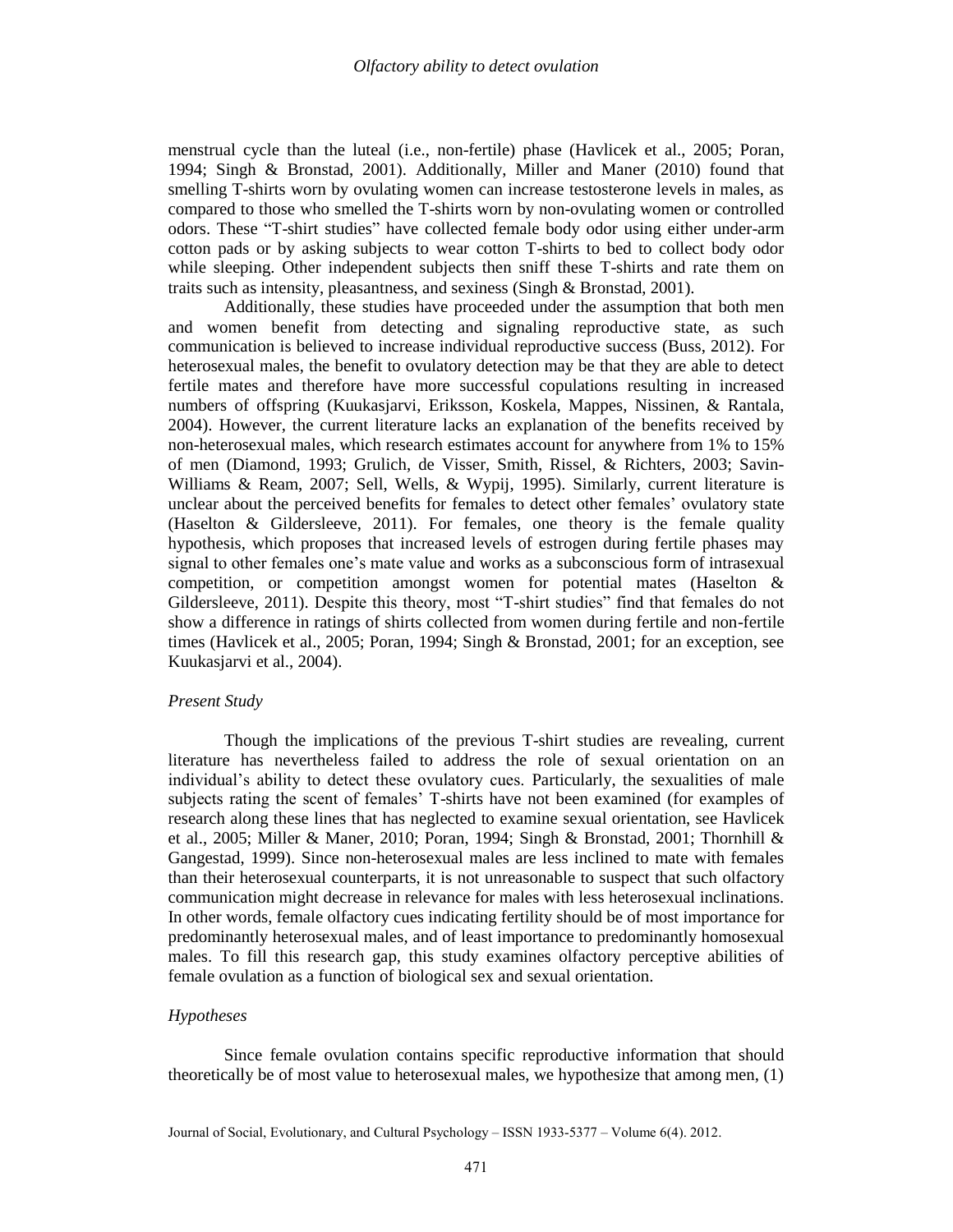only heterosexuals will provide higher intensity, pleasantness, and sexiness ratings for follicular phase T-shirts than for luteal phase T-shirts. Since female production of olfactory cues is highest during the follicular phase of the menstrual cycle, we also hypothesize that among men, (2) ratings of intensity, pleasantness, and sexiness provided by heterosexual subjects should be higher than the ratings provided by homosexual subjects for follicular T-shirts, but not for luteal T-shirts. Finally, we hypothesize that among women, (3) participants should provide similar intensity, pleasantness, and sexiness ratings for both follicular and luteal T-shirts regardless of sexual orientation.

# **Method**

# *Participants*

Volunteers were recruited from the State University of New York at New Paltz's campus-wide student email, as well as the Psychology department subject pool. Subjects were offered the choice of a \$5 Starbucks gift card or 4 research credits (Psychology undergraduates only) for their participation in the study.

A total of 17 women ( $M_{\text{age}} = 22.8$ ,  $SD = 6.4$  years) not on hormonal birth control completed the month-long research protocol and provided T-shirts for analysis. A total of 53 separate undergraduates ( $M_{\text{age}} = 23.2$ ,  $SD = 5.7$  years) volunteered as T-shirt raters. Of these, 20 were classified as heterosexual males, 13 as non-heterosexual males, 12 as heterosexual women, and 8 as non-heterosexual women. Responses to the question: "To whom are you sexually attracted?"  $(1 =$  other sex only to  $7 =$  same sex only) were used to categorize individuals by sexual orientation since this response was deemed least likely to be affected by sexual availability or societal influence, and therefore most representative of actual biological attraction. Since most participants recorded his or her sexuality as either a "1" or "7" with minimal scores in-between, the decision was made to dichotomize sexuality, rather than treating it as a continuous variable. Initially, individuals recording a 1 or 2 were categorized as predominantly "heterosexual", those recording a 3-5 were categorized as predominantly "bisexual", and those recording a 6 or 7 were categorized as predominantly "homosexual." However, a low sample size of bisexual men and women prompted us to combine individuals recording a 3-7 into the category of "non-heterosexual" for analysis.

# *Materials and Procedure*

**Odor-Collection Procedure for T-shirt Wearers.** Body odor samples were collected using a procedure identical to that of Singh and Bronstad (2001). Female participants were provided with two folded and previously unworn, washed, and dried Fruit of the Loom white cotton T-shirts, each in its own plastic Ziploc bag, along with a 3 oz. bottle of unscented shampoo, a bar of unscented Dove soap, half a stick of unscented Sure deodorant, and two small plastic Ziploc bags of unscented Tide detergent. To keep the T-shirts anonymous, participants were asked to make up and write a five-digit personal code on the plastic bags with permanent marker (provided). Each code contained either the prefix "F" or "L" to distinguish between T-shirts worn during the follicular (F) and luteal (L) phases of the woman's menstrual cycle. Participants were then given written instructions on remaining "odor neutral," on calculating which nights to wear the T-shirt, and on wearing the T-shirt.

Journal of Social, Evolutionary, and Cultural Psychology – ISSN 1933-5377 – Volume 6(4). 2012.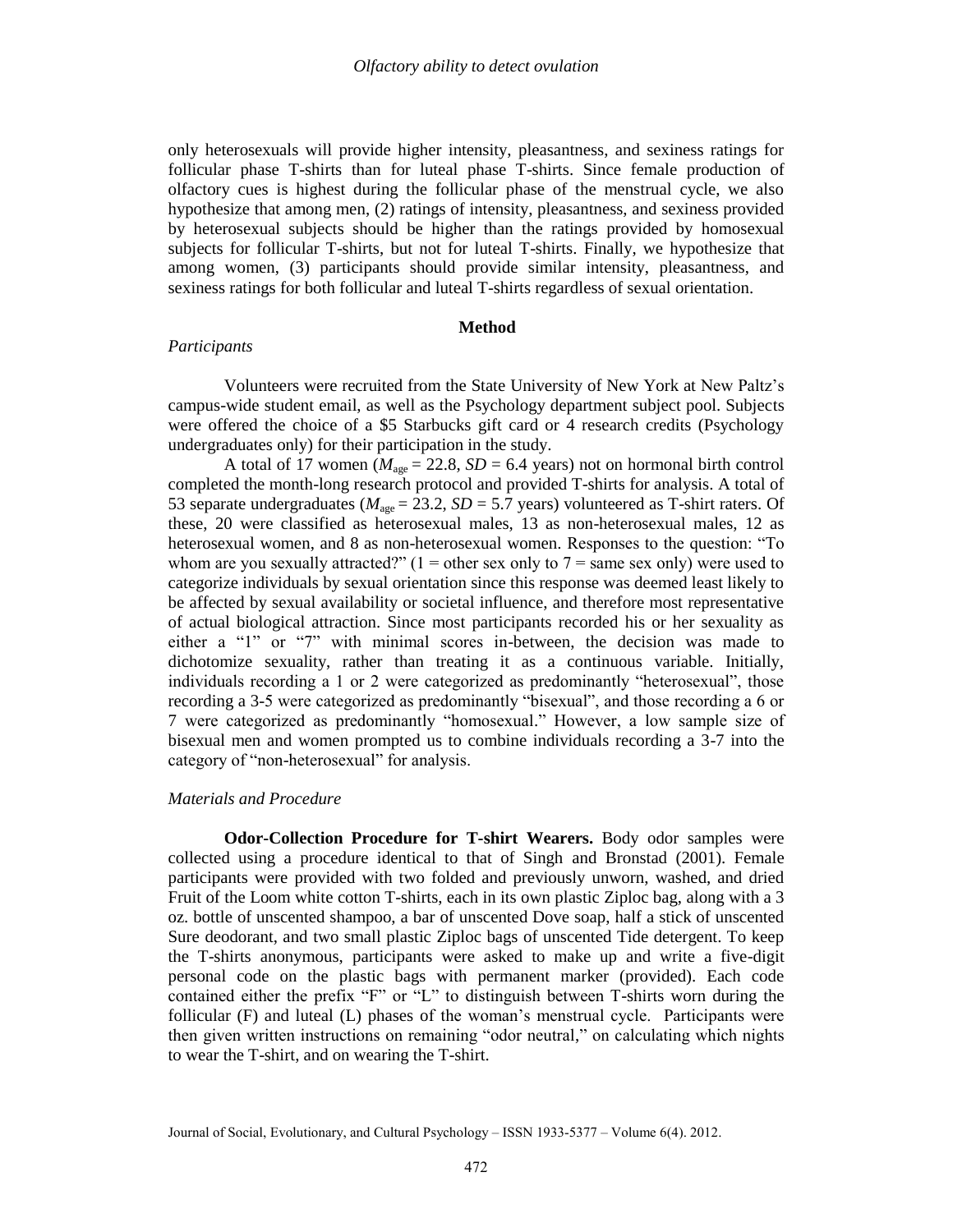To remain "odor neutral," participants were required to refrain from the following on days/nights of T-shirt use: scented soaps, deodorant and fragrances (perfume, cologne, aftershave), pungent foods (garlic, green chile, pepperoni, pungent spices, herbs, strong cheeses, cabbage, celery, asparagus, yogurt, and lamb), drinking alcohol, using recreational drugs, smoking tobacco, having sexual intercourse with another person, or sleeping with pets.

Participants were also given instructions for calculating which nights to wear each T-shirt. Treating their most recent menstruation (marked by menstrual bloodspotting) as day "0," they were asked to count out to days 13, 14, and 15 and mark these on a calendar as the days to wear the T-shirt to sleep from the bag marked with an "F" (follicular phase). They were instructed to continue counting out to days 20, 21, and 22, on which to wear the T-shirt to sleep from the bag marked with an "L" (luteal phase).

On the first day of the three-night follicular phase session (day 13), participants were asked to wash their bed sheets and pillow covers with the unscented detergent provided. Each night, they were also instructed to shower/bathe using the unscented soap and shampoo provided immediately prior to wearing the T-shirt. The T-shirt from the bag marked with an "F" was then worn in direct contact with the skin while sleeping. Upon awaking the next morning, participants sealed the shirt back in the Ziploc bag. Participants wore the same shirt to bed the following two nights (days 14 and 15 of the menstrual cycle). At the end of the session, the sealed T-shirts were immediately returned to the researchers and frozen in a campus freezer to prevent odor degradation (Lenochova et al., 2009). Each participant repeated this procedure during the luteal phase of her cycle (days 20, 21, and 22), wearing the T-shirt marked with an "L."

Finally, it is important to note that across T-shirt providers, T-shirts worn during the follicular and luteal phases of the menstrual cycle were not always turned into the researchers in the same order. At the time of T-shirt distribution, some female participants were closer to the follicular phase, and thus turned in an (F) shirt first, while others were closer to the luteal phase, and thus turned in an (L) shirt first. Therefore, we suspected no systematic biases between (F) and (L) shirts regarding order effects. Additionally, no biases were suspected due to subsequent length of T-shirt storage time, as ratings for intensity, pleasantness, and sexiness remained stable over a six-month storage time despite numerous freezings and thawing in previous studies (Lenochova et al., 2009).

**Odor-Attractiveness Rating Procedure.** Body odor ratings were also obtained using a procedure similar to that of Singh and Bronstad (2001). All T-shirts were removed from the freezer and were allowed to thaw for ~2-3 hours before being rated. Each of the 18 pairs of T-shirts (17 pairs of worn T-shirts, and 1 pair of unworn T-shirts with a fake five-digit code used as a control) were then randomly sorted into one of four numbered Tupperware storage "bins". As part of their consent for participation, raters were informed that the T-shirts they were to rate had been worn by women (as per Singh and Bronstad, 2001). Groups of raters were then brought into a large classroom and seated at individual desks spaced along the walls facing outward away from other raters. Since participants were unable to see each other's ratings and were instructed not to discuss the procedure with other raters, group-testing biases were not believed to influence the T-shirt ratings.

Bins were randomly circulated among the participants in order to facilitate random presentation of the T-shirts. Participants then removed a bag from the bin, unzipped it, and sniffed the T-shirt. Touching the T-shirts with any part of the body was

Journal of Social, Evolutionary, and Cultural Psychology – ISSN 1933-5377 – Volume 6(4). 2012.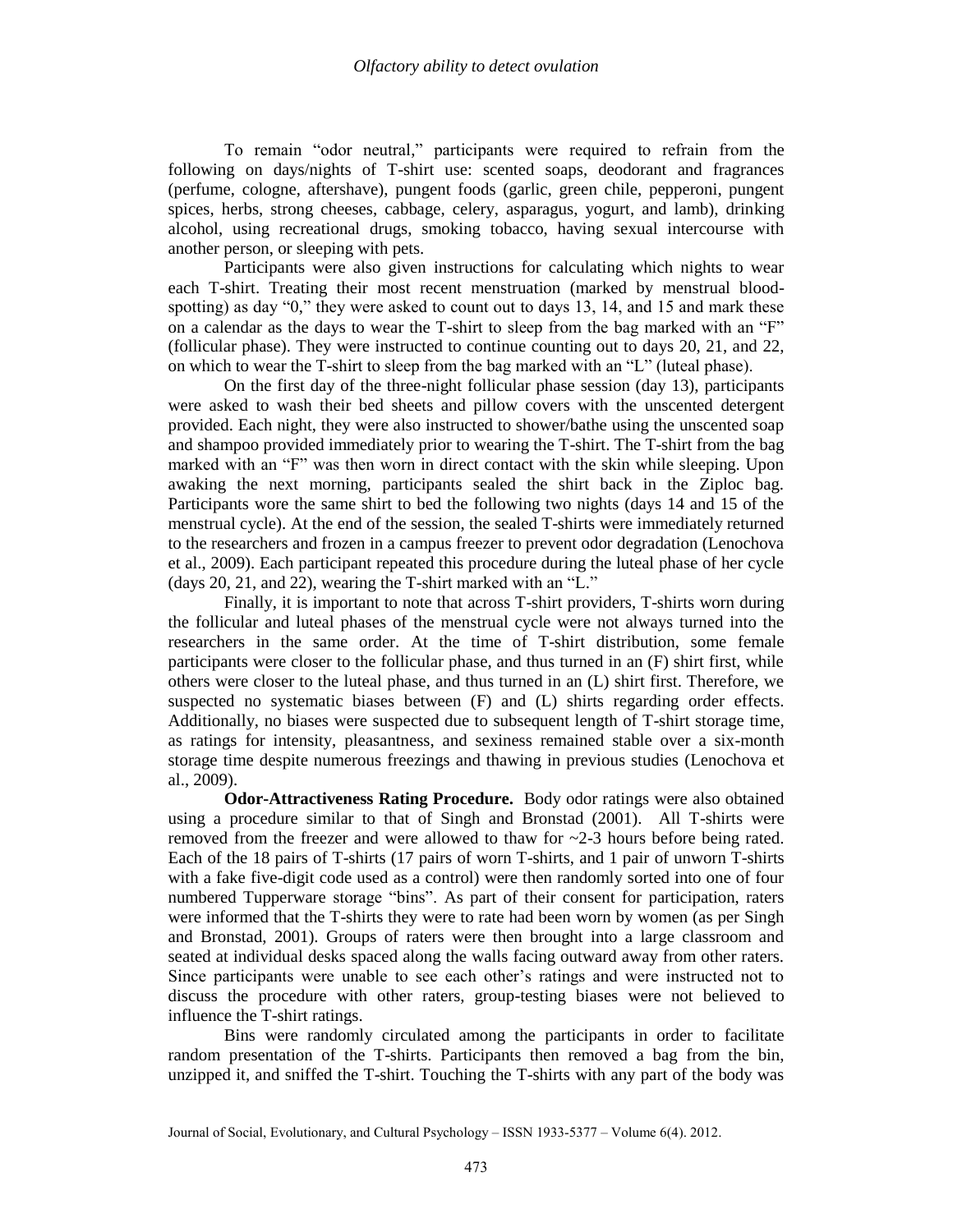prohibited, as this would have contaminated the T-shirt odors. After sniffing, the bags were resealed, placed back in the bin, and the T-shirts were rated on three different scales of attractiveness: pleasantness (1 = very unpleasant to 10 = very pleasant), intensity (1 = not intense at all to  $10 =$  very intense), and sexiness  $(1 =$  very unsexy to  $10 =$  very sexy). These scales were provided on each participant's rating sheet, which was divided by bin number to facilitate ease of locating each shirt on the rating sheet. Participants continued to sniff all T-shirts one bin at a time until all 18 pairs (36 T-shirts total) were rated. Raters then filled out the Klein Sexuality Grid (Klein, 1993), and a general demographics questionnaire.

#### **Results**

In an attempt to replicate past findings demonstrating that men find the body odor of women to be more attractive during the follicular (fertile) phase of the menstrual cycle than the luteal (non-fertile) phase (Havlicek et al., 2005; Poran, 1994; Singh & Bronstad, 2001), we analyzed the ratings of all men, regardless of sexual orientation, using a within-samples *t*-test. Follicular phase T-shirts were rated as being more pleasant  $(M = 4.42, SD = 1.06)$  than luteal phase T-shirts  $(M = 4.24, SD = 1.01)$ ,  $t(32) = 2.60$ ,  $p =$ .014,  $d = 0.45$  (see Table 2), and more sexy ( $M = 3.86$ ,  $SD = 1.39$ ) than luteal T-shirts ( $M = 1.39$ ) 3.61,  $SD = 1.30$ ,  $t(32) = 2.81$ ,  $p = .008$ ,  $d = .49$  (see Table 3). Second, we re-ran this analysis as a function of sexual orientation, separating the heterosexual males  $(n = 20)$ from the non-heterosexual males  $(n = 13)$ . Results remained significant for heterosexual males, as the follicular-phase T-shirts were rated as being more pleasant  $(M = 4.66, SD =$ 0.88) than luteal phase T-shirts ( $M = 4.39$ ,  $SD = 0.85$ ),  $t(19) = 2.79$ ,  $p = .012$ ,  $d = .62$  (see Table 2), and more sexy ( $M = 4.09$ ,  $SD = 1.35$ ) than luteal phase T-shirts ( $M = 3.77$ ,  $SD = 1.35$ ) 1.27),  $t(19) = 2.51$ ,  $p = .021$ ,  $d = .56$  (see Table 3). Non-heterosexual men also rated follicular-phase T-shirts to be more intense, pleasant, and sexy than luteal-phase T-shirts, although these results were not significant (see Tables 1, 2, and 3). A power analysis using G\*Power 3.1.3 software was then conducted to determine our obtained power for the non-heterosexual male subjects on ratings of pleasantness and sexiness. Obtained power for pleasantness and sexiness was 0.08 and 0.22, respectively. As such, the likelihood of finding significant effects was relatively small. Assuming a medium effect size of 0.5, this analysis also revealed that we would have required a sample of at least  $n$  $=$  34 non-heterosexual male subjects (compared to our  $n = 13$ ) to obtain the desired power level of 0.80.

To test our primary hypothesis that men's ability to prefer the follicular phase over the luteal phase is a function of sexuality, we conducted an ANOVA to examine the interaction between sexual orientation and menstrual phase among men. Results for intensity, pleasantness, and sexiness ratings were all non-significant, and no trends were observed (all  $p$ -values  $> .10$ ). To test for gender effects, a 3-way ANOVA was then conducted to look for a menstrual phase-by-gender-by-sexual orientation interaction. While none of the interactions or main effects were significant, a pattern of marginally significant gender-by-sexual orientation interactions nevertheless emerged for all three ratings of attractiveness. Specifically, we found possible gender-by-sexual orientation interactions for intensity ratings,  $F(1,49) = 4.00$ ,  $p = .051$ ,  $p^2 = .076$ , pleasantness ratings,  $F(1,49) = 3.73$ ,  $p = .059$ ,  $\eta^2 = .071$  and sexiness ratings,  $F(1,49) = 2.83$ ,  $p = .099$ ,  $\eta^2 =$ .055. Heterosexual males and non-heterosexual females provided higher ratings of intensity, pleasantness, and sexiness than non-heterosexual males and heterosexual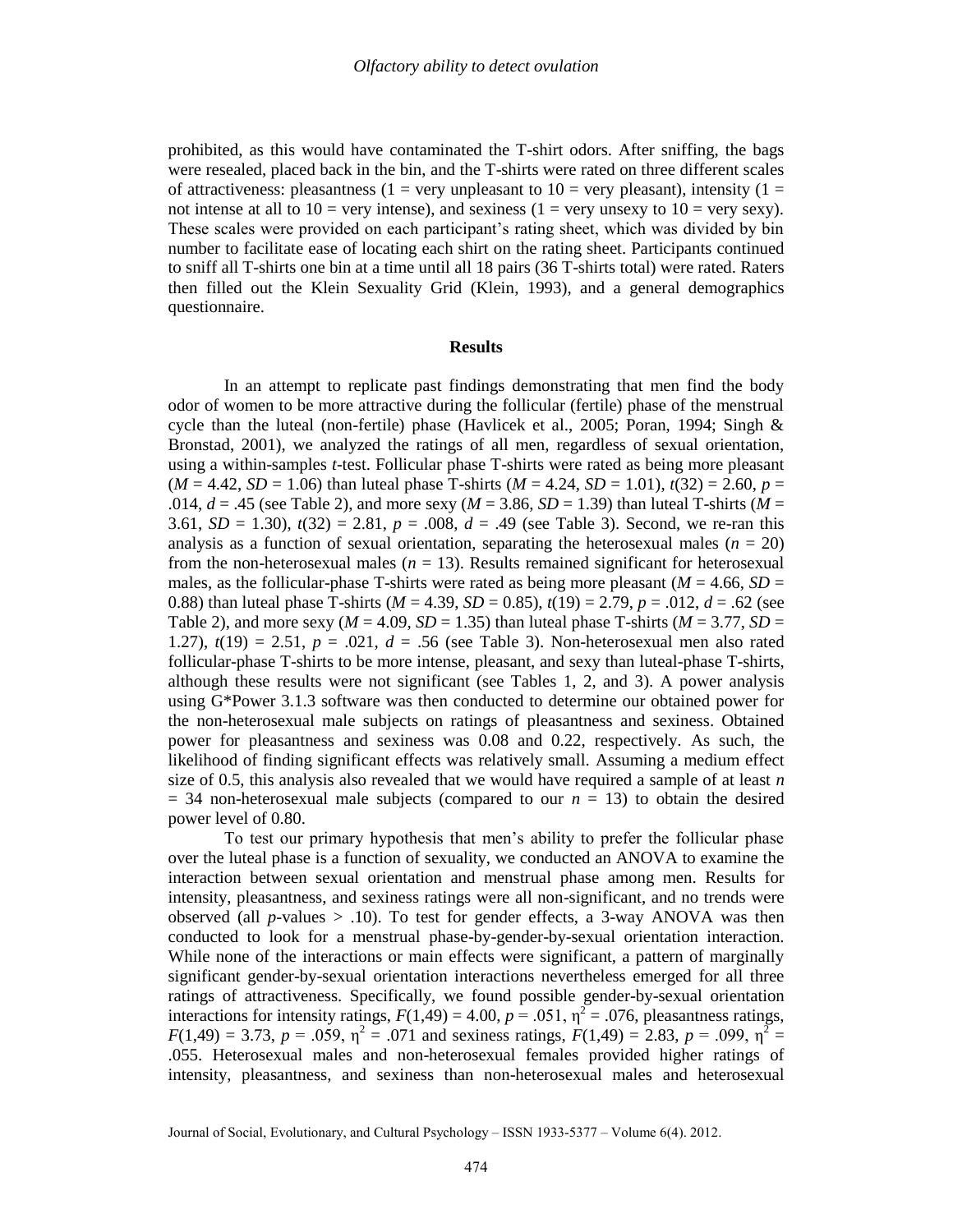females (see Tables 1, 2, and 3). Based on the exploratory nature of this study and the consistent nature of the observed data, we decided to conduct post-hoc tests on these means even though strict statistical significance was not observed in the gender-by-sexual orientation interactions. While no differences were found for ratings of pleasantness or sexiness, non-heterosexual females provided higher intensity ratings (*M* = 5.20, *SD* = 1.31) than both heterosexual males  $(M = 4.01, SD = 1.41)$ ,  $t(26) = -2.06, p = .050, d =$ 2.06 and non-heterosexual males ( $M = 3.64$ ,  $SD = 1.24$ ),  $t(19) = -2.74$ ,  $p = .013$ ,  $d = 2.74$ (see Table 1).

| <b>Table 1.</b> Mean Intensity Natings                                                  |                           |            |            |            |                  |            |  |
|-----------------------------------------------------------------------------------------|---------------------------|------------|------------|------------|------------------|------------|--|
|                                                                                         | Men                       |            |            | Women      |                  |            |  |
| Phase                                                                                   | Hetero                    | Non-Hetero | Combined   | Hetero     | Non-Hetero       | Combined   |  |
| Follicular                                                                              | 4.04(1.45)                | 3.71(1.28) | 3.91(1.37) | 3.96(1.62) | 5.16(1.35)       | 4.44(1.60) |  |
| Luteal                                                                                  | 3.98(1.43)                | 3.57(1.24) | 3.82(1.35) | 3.94(1.60) | 5.24(1.31)       | 4.46(1.59) |  |
| Average                                                                                 | $4.01(1.41)$ <sub>a</sub> | 3.64(1.24) | 3.86(1.35) | 3.95(1.57) | $5.20(1.31)_{h}$ | 4.45(1.58) |  |
| Nate: "Hetero" and "Non Hetero" are abbreviations for Heterosexual and Non Heterosexual |                           |            |            |            |                  |            |  |

**Table 1.** Mean Intensity Ratings

*Note:* "Hetero" and "Non-Hetero" are abbreviations for Heterosexual and Non-Heterosexual, respectively. "Average" refers to the column averages. Standard deviations are shown in parentheses. Results of two-tailed tests: Means with different subscripts are significantly different from each other at the  $p < .05$  level (except that the *p*-level for the contrast between 4.01 and 5.20  $= .05$ ).

#### **Table 2.** Mean Pleasantness Ratings

|            | Men                       |            |                  | Women         |            |            |
|------------|---------------------------|------------|------------------|---------------|------------|------------|
| Phase      | <b>Hetero</b>             | Non-Hetero | Combined         | <b>Hetero</b> | Non-Hetero | Combined   |
| Follicular | 4.66(0.88)                | 4.04(1.23) | $4.42(1.06)_{h}$ | 3.89(1.04)    | 4.57(1.17) | 4.16(1.12) |
| Luteal     | $4.39(0.85)$ <sub>a</sub> | 4.00(1.22) | $4.24(1.01)_{h}$ | 3.99(1.23)    | 4.59(1.06) | 4.23(1.17) |
| Average    | 4.53(0.84)                | 4.02(1.21) | 4.33(1.03)       | 3.94(1.09)    | 4.58(1.05) | 4.20(1.13) |

*Note:* "Hetero" and "Non-Hetero" are abbreviations for Heterosexual and Non-Heterosexual, respectively. "Average" refers to the column averages. Standard deviations are shown in parentheses. Results of two-tailed tests: aMeans within a column are significantly different from each other at the  $p < .05$  level. <sub>b</sub>Means within a column are significantly different from each other at the  $p < .05$  level.

#### **Table 3.** Mean Sexiness Ratings

|            | Men        |            |                  | Women         |            |            |
|------------|------------|------------|------------------|---------------|------------|------------|
| Phase      | Hetero     | Non-Hetero | Combined         | <b>Hetero</b> | Non-Hetero | Combined   |
| Follicular | 4.09(1.35) | 3.51(1.44) | $3.86(1.39)_{h}$ | 3.28(1.04)    | 4.07(1.42) | 3.60(1.24) |
| Luteal     | 3.77(1.27) | 3.38(1.37) | $3.61(1.30)_{h}$ | 3.34(1.15)    | 4.04(1.26) | 3.62(1.22) |
| Average    | 3.93(1.28) | 3.44(1.39) | 3.74(1.34)       | 3.31(1.07)    | 4.06(1.29) | 3.61(1.21) |

*Note:* "Hetero" and "Non-Hetero" are abbreviations for Heterosexual and Non-Heterosexual, respectively. "Average" refers to the column averages. Standard deviations are shown in parentheses. Results of two-tailed tests: aMeans within a column are significantly different from each other at the  $p < 0.05$  level. <sub>b</sub>Means within a column are significantly different from each other at the  $p < 01$  level.

#### **Discussion**

From an evolutionary perspective, the prevalence of homosexuality is intriguing, as homosexual individuals consistently produce fewer offspring than their heterosexual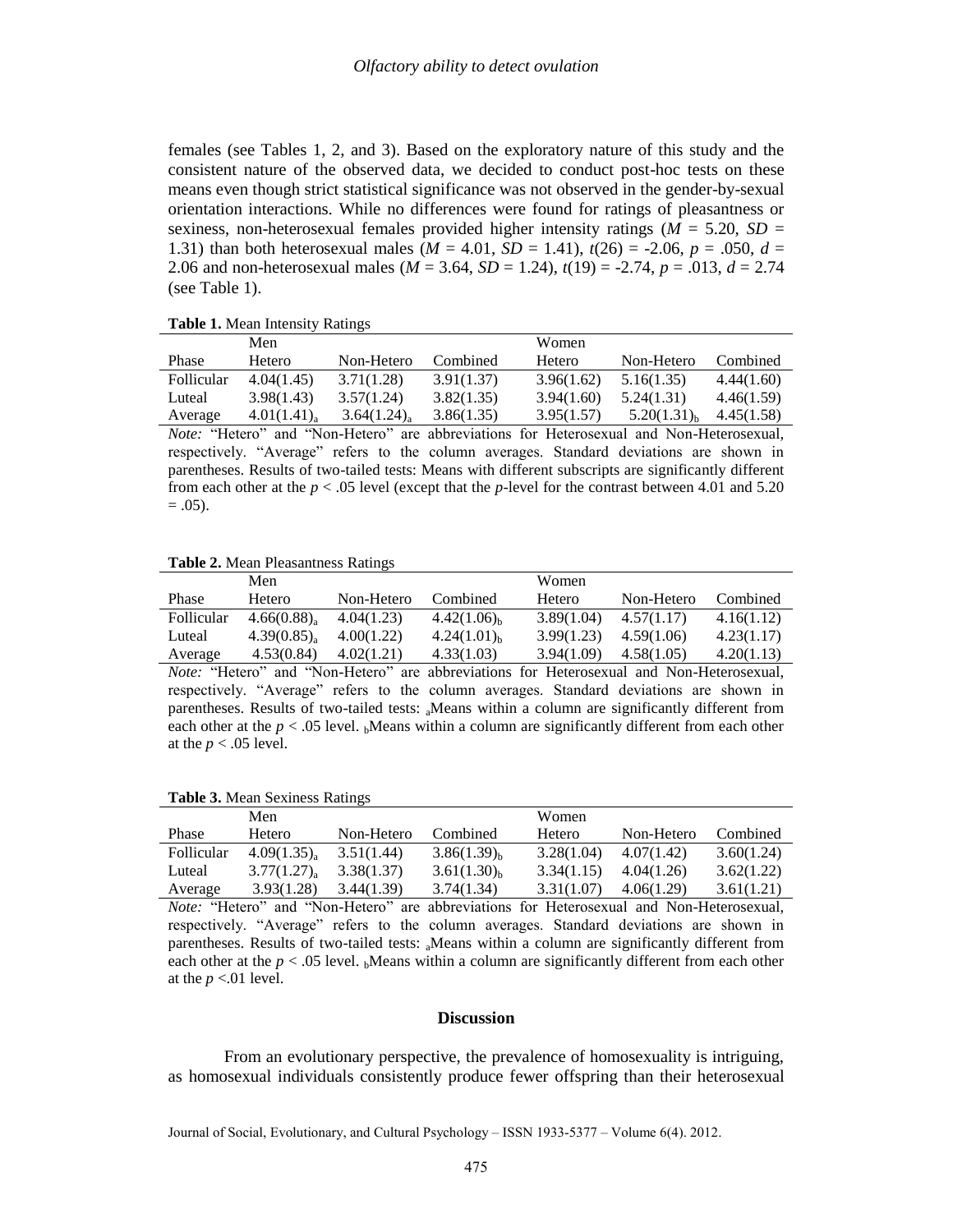counterparts (Bell & Weinberg, 1978; for review, see Wilson & Rahman, 2005). Understanding the nature of this sub-population is important to help us understand the evolutionary origins of a major feature of humanity (sexual orientation). Evidence which suggests that homosexual individuals respond differently (or similarly) to heterosexuals in the mating domain sheds light on which features of sexual orientation are specific to a suite of attributes of sexual orientation versus qualities that are more likely to be genderspecific or species (human) specific.

A quickly accumulating body of research suggests that heterosexual men do in fact find a woman to smell more attractive when she is in a fertile phase than when she is in a non-fertile phase (Havlicek et al., 2005; Poran, 1994; Singh & Bronstad, 2001). Thus, any research attempting to expand from this premise must also replicate that finding. Indeed, we were able to demonstrate that college-aged heterosexual men found women to smell more pleasant and sexy during estimated peak fertility. Our ability to replicate past results indicates that the procedures employed in this study were methodologically sound.

We then attempted to investigate if, like their heterosexual counterparts, nonheterosexual men would also find T-shirts worn during the follicular phase to smell more intense, pleasant, and sexy than T-shirts worn during the luteal phase. However, the likelihood of finding significant ratings from these subjects consistent with the ratings provided by male heterosexuals was only 8% for pleasantness ratings and 22% for sexiness ratings. Specifically, we would have required an additional 21 non-heterosexual males to obtain an 80% chance of detecting the ability to discriminate between follicular and luteal phase T-shirts. This was primarily due to the small sample size of nonheterosexual men (*n* = 13). Similarly small sample sizes of heterosexual women (*n* = 12) and non-heterosexual women  $(n = 8)$  likely precluded us from obtaining significant findings in the overall 3-way ANOVA (clearly, per our analyses, this was an issue of statistical power). In any event, the trend that non-heterosexual males found the follicular T-shirts to smell more intense, pleasant, and sexy than luteal T-shirts seems to support this possibility. Finally, small sample sizes also forced us to dichotomize sexuality rather than treat is as a continuous variable. In theory, this could also have contributed to a reduction in statistical power, preventing us from discerning any small or medium-sized effects. As such, small sample sizes were the primary limitations of this study.

Results from the overall ANOVA also suggested marginally significant genderby-sexual orientation interactions for intensity, pleasantness, and sexiness ratings, regardless of T-shirt phase. Specifically, heterosexual men and non-heterosexual women consistently rated the T-shirts higher in all three categories than non-heterosexual males and heterosexual women. We propose two possible explanations for this observation. First, this could be a logical finding, as heterosexual men and non-heterosexual women are indeed the two groups of individuals most attracted to women as a whole. However, in an attempt to keep our methodology consistent between the raters and with previous studies (Singh & Bronstad, 2001) all 53 raters were informed that the T-shirts they were to sniff had been worn by women. This could have had the unintended consequence of artificially inflating the ratings provided by non-heterosexual women, and deflating the ratings provided by non-heterosexual men. Indeed, multiple non-heterosexual males gave apologies – both in the open comments section of the questionnaire and freely after the study concluded – for what they considered to be low ratings, citing presumptive lack of attraction to the females who wore the T-shirts. Similarly, this knowledge would have biased female non-heterosexuals towards providing higher ratings. Therefore, we also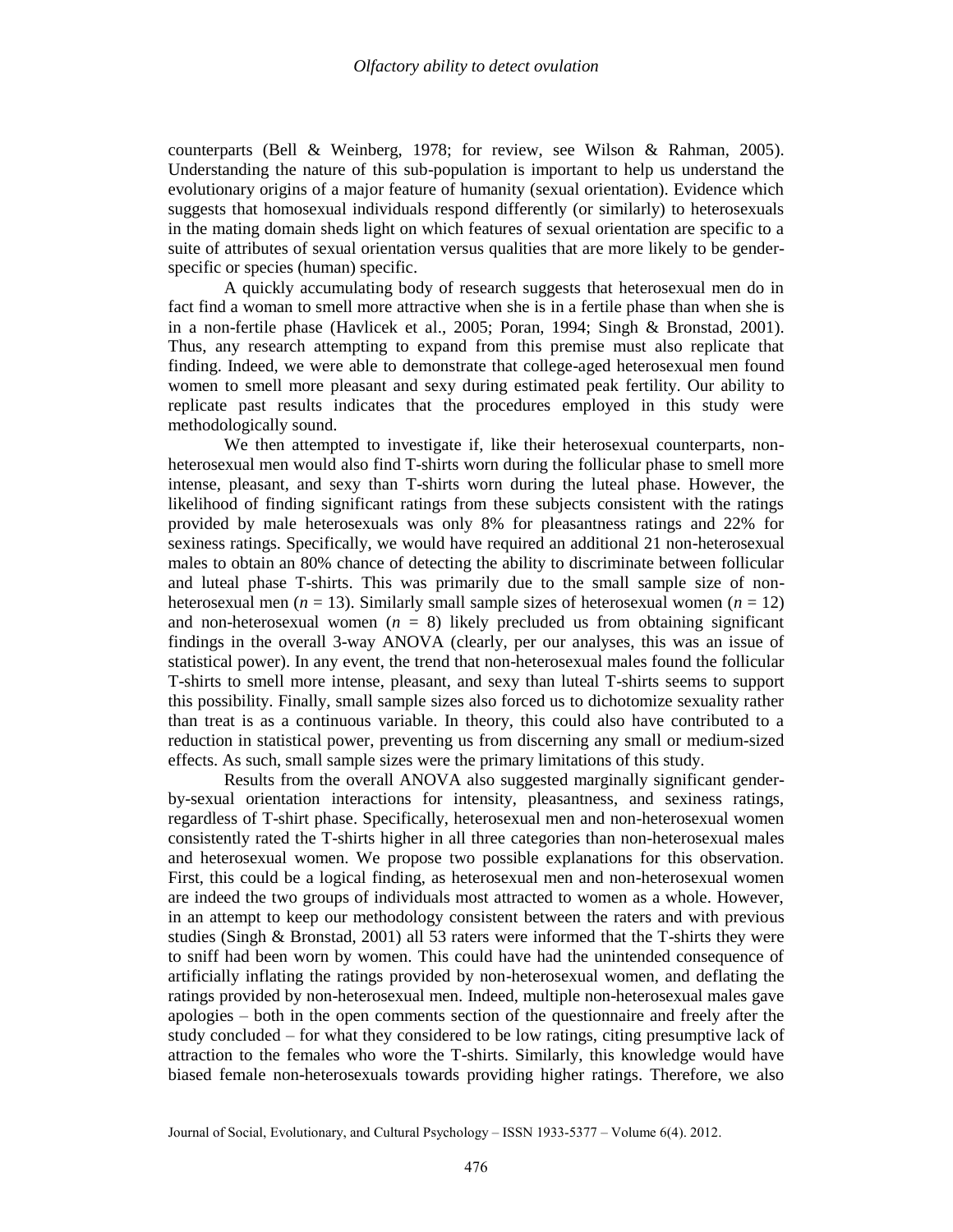believe this trend may not be a reliable finding, but may be due to a systematic cognitive bias stemming from the knowledge that the T-shirts were worn by women.

The most common complaint the raters reported on the free-response section of the questionnaire (and during the study itself) was that the smell of the plastic Ziploc bag was overwhelming the smell of the T-shirts, making it difficult to provide accurate "intensity" ratings. Indeed, no differences in intensity were found for this study or for Singh and Bronstad (2001), from which our methodology was co-opted. Therefore, Tshirt studies using plastic bags for storage may have predictable, loss of significance effects on intensity ratings. It is, however, important to note that despite these objections, significance has consistently been found for pleasantness and sexiness in prior studies employing the plastic bags, as well as for the present study. Nevertheless, it may be worth revising future T-shirt studies by possibly storing T-shirts in glass jars or another medium that can still retain the T-shirt odors after numerous freezing and thawing (Lenochova et al., 2009). Finally, individual variation in menstrual cycle length was not accounted for. All participants were assumed to have a 28-day cycle, in which they ovulated around the 14<sup>th</sup> day after their menstrual spotting began. Future research should take this variability into account.

In conclusion, future research on this topic would benefit from the following: (1) a sufficiently large sample size of non-heterosexual males and females to increase the likelihood of finding small effect sizes, (2) a modified methodology in which T-shirt raters are unaware of the sex of the population that wore the T-shirts, and (3) storage of the T-shirts in non-plastic containers. Such research will be crucial to understanding whether the ability to detect olfactory cues indicative of high fertility are a function of biological sex, sexual orientation, or a combination of both. Our results support previous findings that heterosexual men are able to detect a difference in olfactory cues provided by women during various phases of the ovulatory cycle. While a small sample size may have affected our results, our findings nevertheless suggest that future studies and investigations in this area are warranted.

#### **Received July 15, 2012; Revision received October 11, 2012; Accepted October 31, 2012**

## **Acknowledgments**

We would like to thank Dr. Jennifer Waldo of SUNY New Paltz for providing us with the freezer to store our T-shirts, and Dr. Douglas C. Maynard of SUNY New Paltz for assisting with statistical analysis. Funding for this project was provided by the SUNY New Paltz Spring-Summer 2012 Research and Creative Projects Award.

# **References**

- Alexander, R. (1990). *How did humans evolve? Reflections on the uniquely unique species*. Ann Arbor, Michigan: The University of Michigan Zoology Museum Special Publication.
- Bell, A. P., & Weinberg, M. S. (1978). *Homosexualities: A study of diversity among men and women*. New York: Simon & Schuster.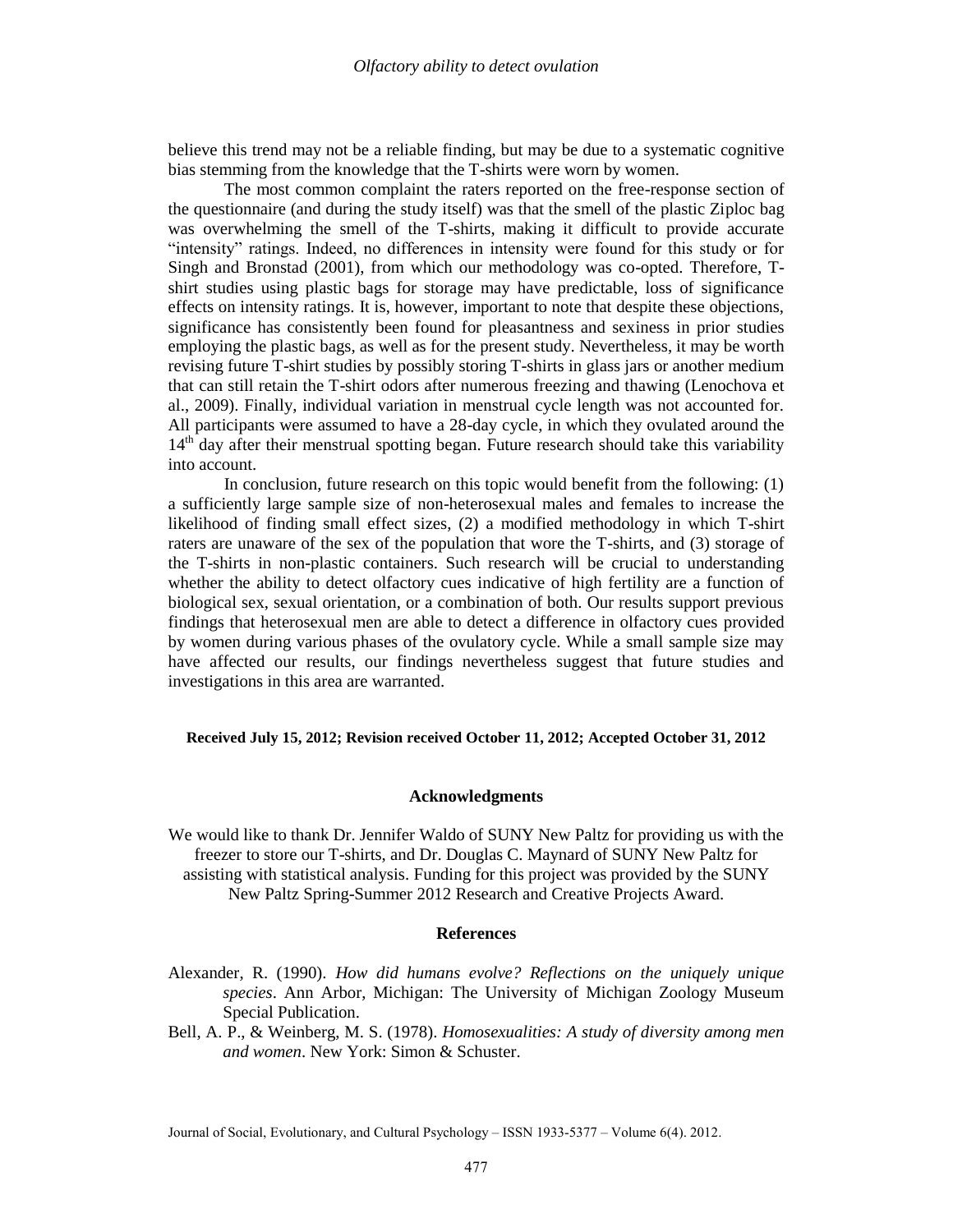- Buss, D. M. (2012). *Evolutionary Psychology: The new science of the mind* (4th ed.). Boston, MA: Pearson Education, Inc.
- Diamond, M. (1993). Homosexuality and bisexuality in different populations. *Archives of Sexual Behavior*, *22*, 291-310.
- Domb, L. G., & Pagel, M. (2001). Sexual swellings advertise female quality in wild baboons. *Nature*, *410*(6825), 204-206. doi:10.1038/35065597
- Fink, B., Hugill, N., & Lange, B. P. (2012). Women's body movements are a potential cue to ovulation. *Personality & Individual Differences*, *53*(6), 759-763. doi:10.1016/j.paid.2012.06.005

Grulich, A. E., de Visser, R. O., Smith, A. M. A., Rissel, C. E., & Richters, J. (2003). Sex in Australia: Homosexual experience and recent homosexual encounters. *Australian and New Zealand Journal of Public Health*, *27*, 155-163.

Haselton, M. G., & Gildersleeve, K. (2011). Can men detect ovulation? *Current Directions in Psychological Science*, *20*(2), 87-92. doi:10.1177/0963721411402668

- Havlicek, J., Dvorakova, R., Bartos, L., & Flegr, J. (2005). Non-advertised does not mean concealed: Body odour changes across the human menstrual cycle. *Ethology*, *112*(1), 81-90. doi:10.1111/j.1439-0310.2006.01125.x
- Hays, W. S. T. (2003). Human pheromones: Have they been demonstrated? *Behavioral Ecology and Sociobiology*, *54*(2), 89-97.
- Klein, F. (1993). *The bisexual option* (2nd ed.). Binghamton, NY: The Haworth Press.
- Kuukasjärvi, S., Eriksson, C., Koskela, E., Mappes, T., Nissinen, K., & Rantala, M. J. (2004). Attractiveness of women's body odors over the menstrual cycle: The role of oral contraceptives and receiver sex. *Behavioral Ecology*, *15*(4), 579-584. doi:10.1093/beheco/arh050
- Lenochova, P., Roberts, S. C., & Havlicek, J. (2009). Methods of human body odor sampling: the effect of freezing. *Chemical Senses*, *34*, 127-138.
- Mehrabian, A., & Ferris, S.R. (1967). Inference of attitudes from nonverbal communication in two channels. *Journal of Consulting Psychology*, *31*(3), 248- 252.
- Miller, S. L., & Maner, J. K. (2010). Scent of a woman: Men's responses to olfactory ovulation cues. *Psychological Science*, *21*, 276-283.
- Novotny, M. V., Ma, W., Wiesler, D., & Zidek, L. (1999). Positive identification of the puberty-accelerating pheromone of the house mouse: The volatile ligands associating with the major urinary protein. *Proceedings: Biological Sciences*, *266*(1432), 2017-2022.
- Poran, N. S. (1994). Cyclic attractivity of human female odors. *Advanced Bioscience*, *93,*  555-560.
- Prestwich, G.D. (1987). Chemistry of pheromone and hormone metabolism in insects. *Science*, *237*(4818), 999-1006.
- Savic, I., & Berglund, H.  $(2010)$ . Androstenol a steroid derived odor activates the hypothalamus in women. *Plos one, 5*(2), 1-5.
- Savin-Williams, R.C., & Ream, G.L. (2007). Prevalence and stability of sexual orientation components during adolescents and young adulthood. *Archives of Sexual Behavior*, *36*(3), 384-394.
- Sell, R.S., Wells, J.A., & Wypij, D. (1995). The prevalence of homosexual behavior and attraction in the United States, the United Kingdom and France: results of national population-based samples. *Archives of Sexual Behavior*, *24*(3), 235-248.

Journal of Social, Evolutionary, and Cultural Psychology – ISSN 1933-5377 – Volume 6(4). 2012.